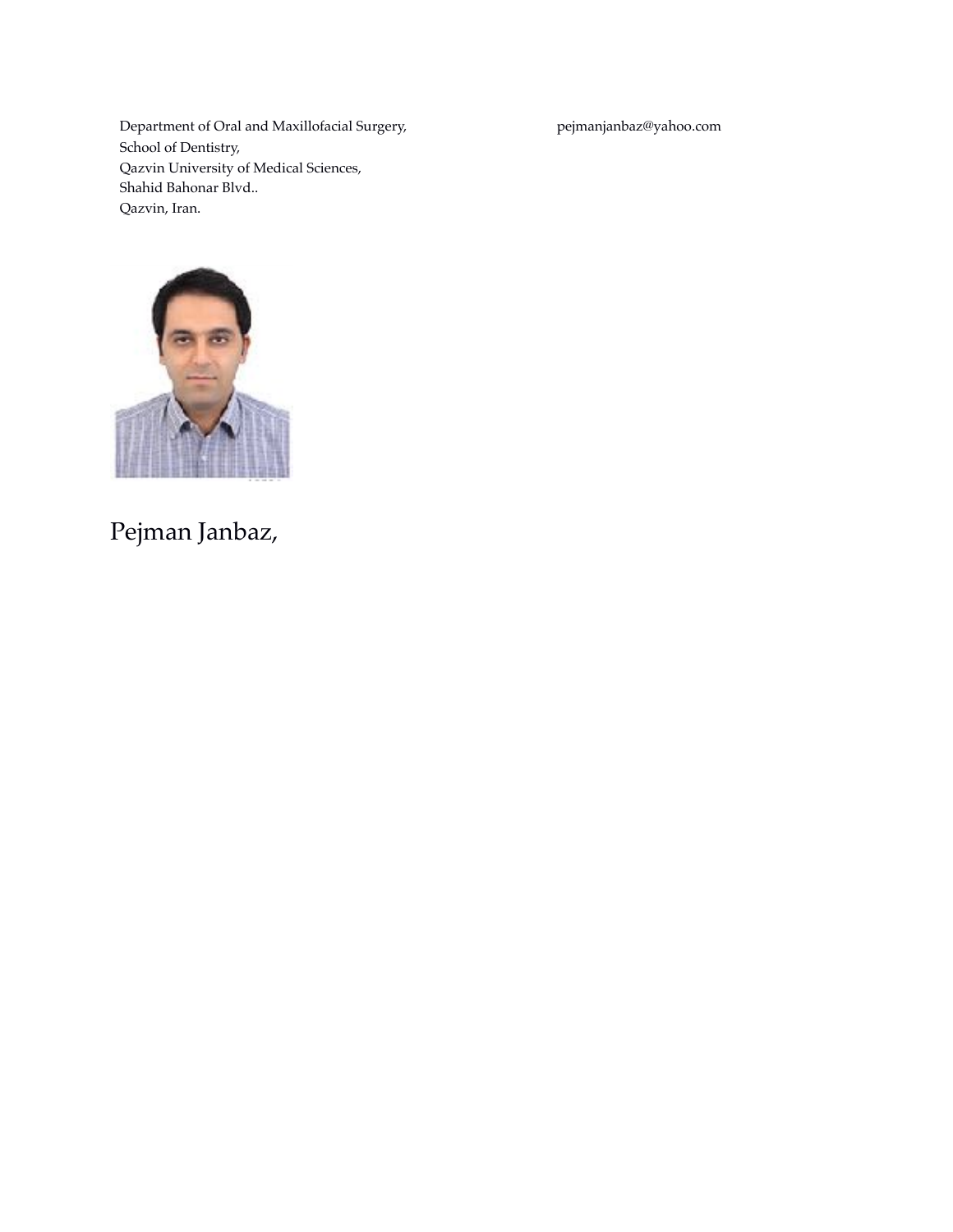## Position

*Sep 2016 – Now* **Assistant Professor,** Oral and Maxillofacial Surgery Department, School of Dentistry, Qazvin University of Medical Sciences, Iran

# **Education**

| Sep 2011 - Sep 2016 Hamadan University of Medical Sciences |
|------------------------------------------------------------|
| M.Sc., Oral and Maxillofacial Surgery, Iran                |
| Sep 2002 – Sep 2008 Tehran University of Medical Sciences  |
| D.D.S., Iran                                               |

## **Thesis**

| May, 2016 Evaluation of the effect of soft tissue and bone trauma on the onset of         |
|-------------------------------------------------------------------------------------------|
| Bisphosphonate Related Osteonecrosis of Jaw: An animal study.                             |
| October, 2009 The relationship between cervical column curvature and sagittal position of |
| the jaws: using a new method for evaluating curvature.                                    |

## Research Experience

| Oct 2012 – present Researcher         |                                                                       |
|---------------------------------------|-----------------------------------------------------------------------|
|                                       | Hamadan University of Medical Sciences, Dentistry Research Center     |
|                                       | Hamadān, Hamadān, Iran                                                |
| Oct 2004 – Oct 2007 <b>Researcher</b> |                                                                       |
|                                       | Shahid Beheshti University of Medical Sciences, Education development |
|                                       | center, Iran                                                          |

## Awards & Grants

*May 2016* Award: Elected as outstanding resident of oral and maxillofacial surgery, Hamedan university of medical sciences

## Research Interests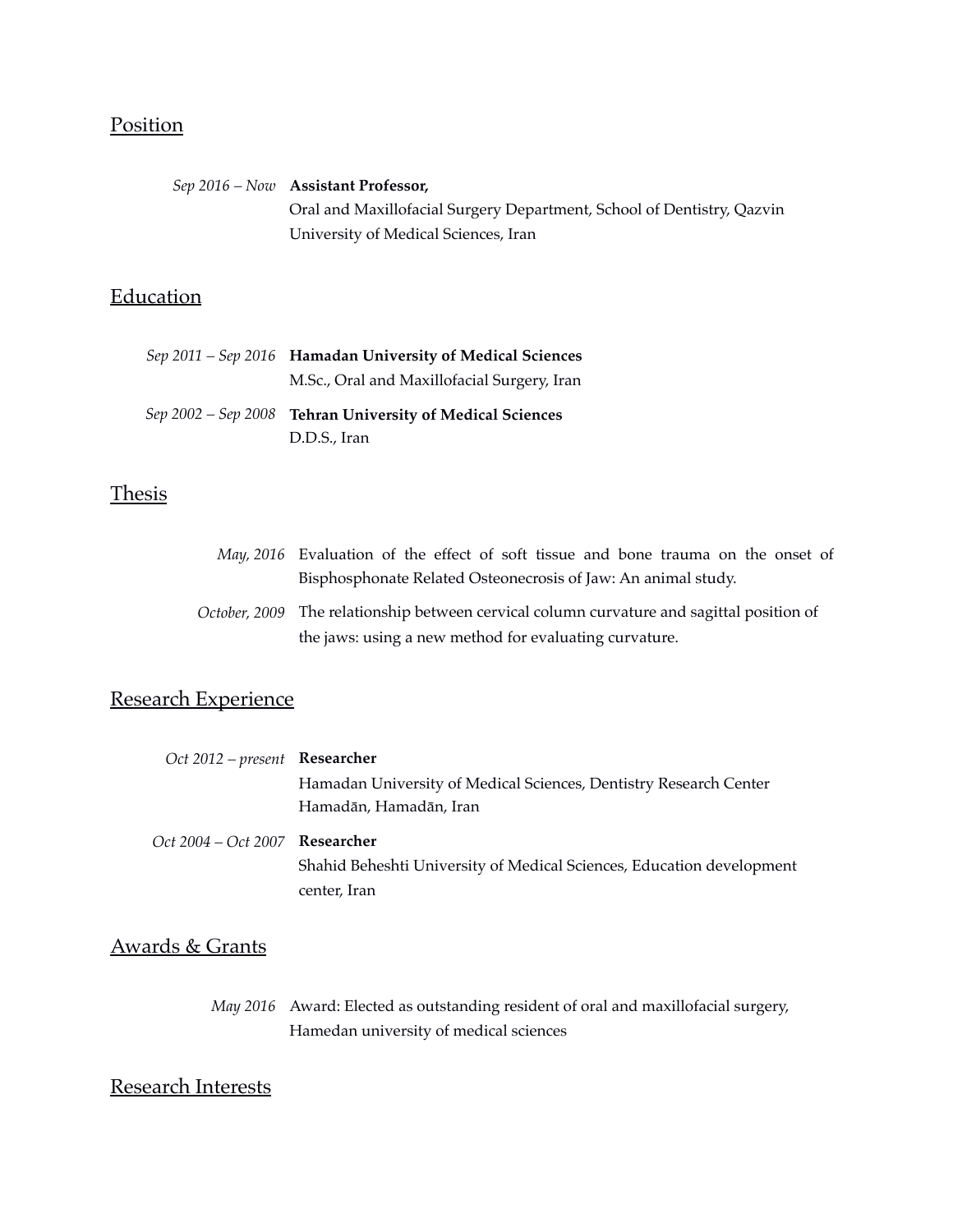- Professional education
- Oral and maxillofacial pathology
- Oral and maxillofacial reconstruction
- Oral and maxillofacial trauma

## Publication Highlights

#### Books

- Pejman Janbaz, Mohmmad Nouri: Clinical audit guidelines. Tehran university of medical sciences publication., ISBN: 978-964-8941-85-2.
- Mehdi Gholami, Pejman Janbaz, Hamid MalekZadeh, Amirhossein Mohammadi Mofrad: A review of oral and maxillofacial surgery. Mashhad university of medical sciences publication., ISBN: 978-964-5627-75-9.

#### Journal Publications

- Tahereh Hosseinzadeh Nik, **Pejman Janbaz Aciyabar\***: The Relationship Between Cervical Column Curvature and Sagittal Position of the Jaws: Using a New Method for Evaluating Curvature. Iranian Journal of Radiology 11/2011; 8(3). DOI:10.5812/kmp.iranjradiol.17351065.3379.
- Mohammad Zandi, Arash Dehghan, Hamid Malekzadeh, **Pejman Janbaz**, Khaled Ghadermarzi, Payam Amini: Introducing a protocol to create Bisphosphonate-related osteonecrosis of the jaw in rat animal model. J Craniomaxillofac Surg. 2016 Mar;44(3):271-8..
- Shaper Yaripour, **Pejman Janbaz\***: The Effect of the Mandibular Fixation Method after Bilateral Sagittal Split Ramus Osteotomy on Postoperative Stability: A Literature Review. Accepted 2016 July 02. Avicenna J Dent Res. Inpress(Inpress):e39583. doi: 10.17795/ajdr-39583.
- Mohammad Zandi, Arash Dehghan, **Pejman Janbaz\***, Hamid Malekzadeh, Payam Amini: The starting point for bisphosphonate-related osteonecrosis of the jaw: alveolar bone or oral mucosa? A randomized, controlled experimental study, J Craniomaxillofac Surg. 2017 Jan;45(1):157-161.
- Reza Farhangi, **Pejman Janbaz**\*: Ectopic Erupted Teeth: A Case Report, Avicenna J Dent Res. 2017 ; 9(4):e39127. [doi: 10.5812/ajdr.39127](http://dx.doi.org/10.5812/ajdr.39127).
- Shaper Yaripour, Arash Dehghan, **Pejman Janbaz**. Diffuse Large B-Cell Lymphoma Involving of Face A Case Report and a Brief Review. Clin Surg. 2017; 2: 1505.
- Mansour Khorasani, **Pejman Janbaz\***, Farshid Rayati: Maxillofacial Reconstruction with Medpor Porous Polyethylene Implant- A case series study. J Korean Assoc Oral Maxillofac Surg 2018;44:1-8